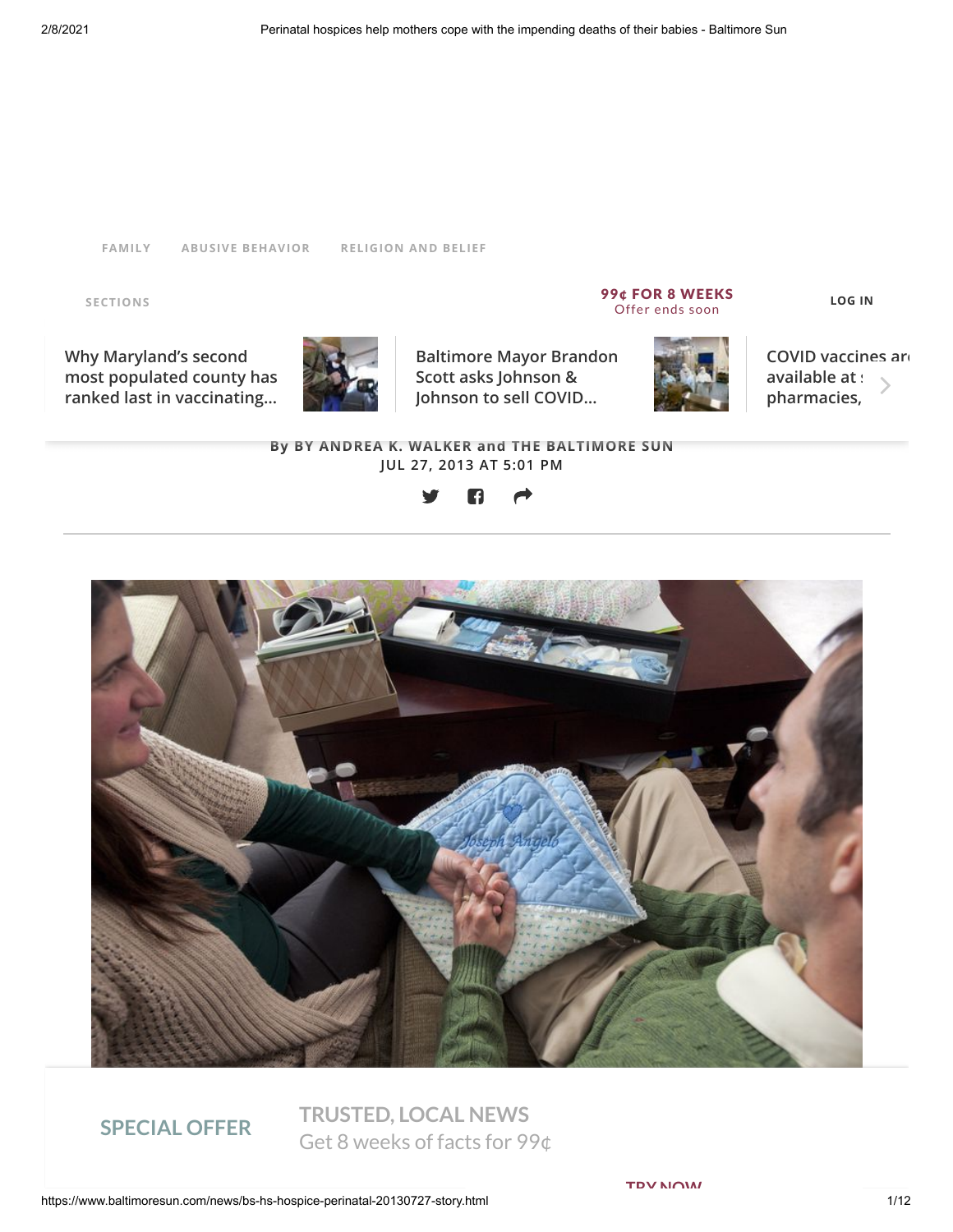**TRY NOW**

Jenny Mohler lay on an examining bed holding her pregnant belly at Sinai Hospital in Northwest Baltimore. Sonogram pictures hung from a machine in the right corner of the room. She was nervous, unable to block a feeling of uneasiness as she waited for a specialist to come in and decipher the images.

Just two days earlier, the Catonsville resident had received a call while sitting at her desk at a Catholic Charities health clinic in Baltimore, where she worked as a school counselor. There were developmental concerns about the baby, Dr. Mary Ann Sorra told her. The baby's head was misshapen and its limbs short. Don't worry, Sorra told Mohler, but more tests were needed as soon as possible.

Mohler, who was 19 weeks into her pregnancy, began a frantic Internet search, typing "developmental disorders" and "short limbs" into her office computer. Could it be Down syndrome? Or maybe dwarfism?

As she and husband John, now 33, waited at Sinai that September day last year, he tried to assure her that nothing major was wrong. She wanted to stay positive, but it was difficult.

A perinatologist who deals in high-risk pregnancies came into the room to deliver the diagnosis: Your baby has thanatophoric dysplasia, they remember him saying.

The Mohlers' unborn child was suffering from a rare disorder — whose name meant "death-bearing malformation" in Greek — that would prevent the rib cage from growing, smothering the heart and lungs. The baby would likely be stillborn. Or it would die shortly after birth, unable to breathe on its own.

The baby, whose gender they didn't even know yet, had just been given a death sentence.

## **Mother, baby at risk**

Two months later, across town at Johns Hopkins Hospital, Kimberly Queen lay in a

 $\mathbf{a} = \mathbf{b} \cdot \mathbf{b}$  , and fighting and fighting been all around her,  $\mathbf{b} = \mathbf{b} \cdot \mathbf{b}$ **SPECIAL OFFER** THOSTED; EUCHETTENS. **TRUSTED, LOCAL NEWS** Get 8 weeks of facts for 99¢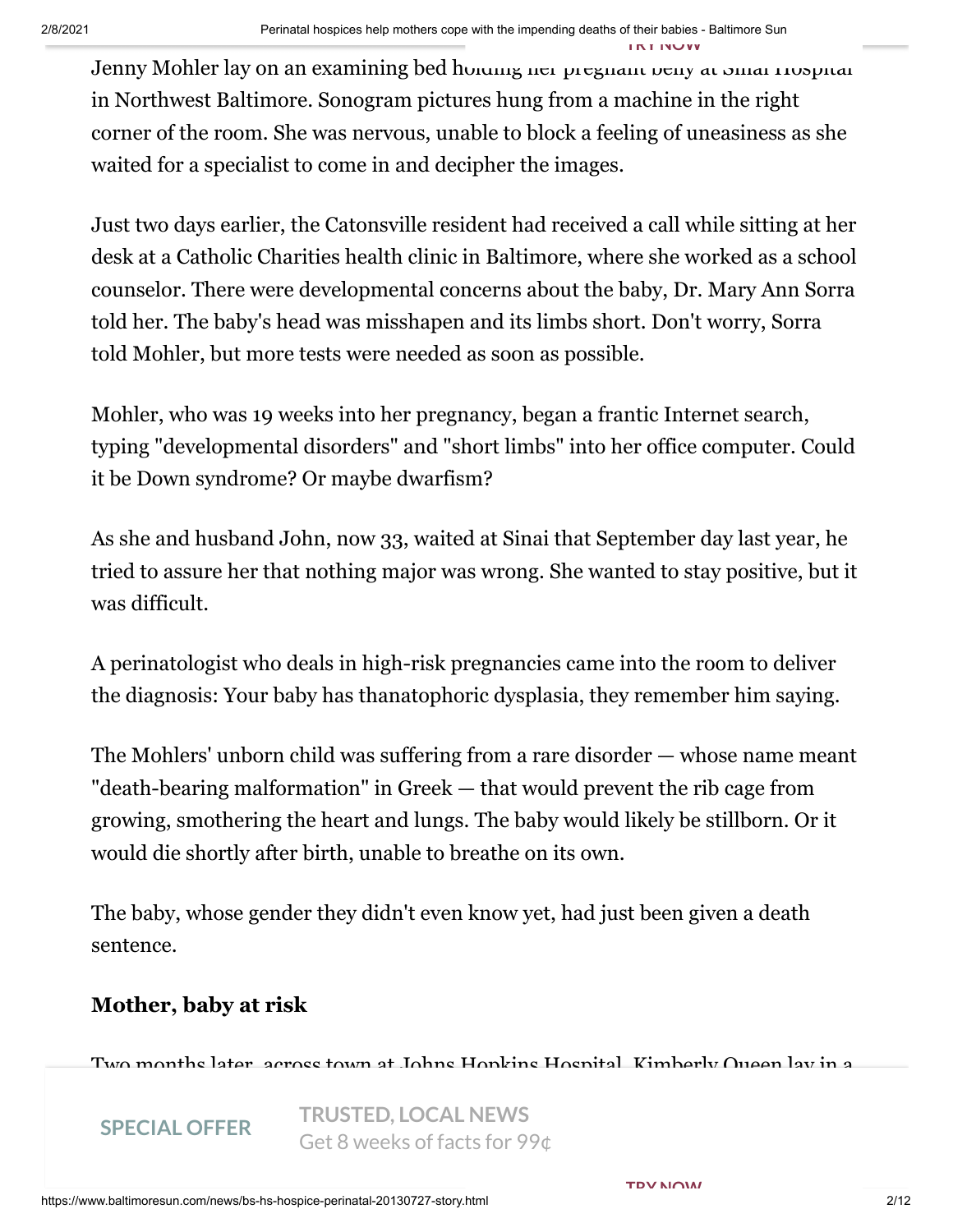**TRY NOW**

ran from her arm, trying to nourish a body so fracture. of shutting down.

Queen's health was deteriorating from hyperemesis gravidarum, a condition that causes severe nausea and vomiting, making it hard for expectant mothers to keep enough nutrients in their bodies**.** The Elkridge resident had cycled in and out of the hospital her entire pregnancy, and just days before Thanksgiving was admitted to Howard County General Hospital. Her symptoms were so severe that doctors transferred her by ambulance to Hopkins for more specialized care.

A small group of doctors in scrubs entered her room to give Queen and her fiance, Keith Brown, now 34, some news about her fourth child. Brown held her hand while two doctors sat in chairs near the bed. One did most of the talking.

An ultrasound, the doctor said, showed blood and fluid around the brain of the baby Queen had already named Kirsten. The baby's weight was below normal, and she probably wouldn't survive the pregnancy. If she did, her quality of life would not be good. She might not be able to breathe on her own, the doctors said, urging Queen to consider terminating the pregnancy.

Queen, a certified nurse technician at Johns Hopkins Bayview Medical Center, took the news as if she were on the job. She felt the doctors were talking about some other patient, someone other than her. She found herself explaining to her fiance what the doctors were saying, but not fully absorbing the news herself. She said little to them.

But in the middle of the night, her maternal instinct kicked in. She woke up and could only think of one thing: Her baby might die.

# **Source of comfort**

Queen and Mohler discovered themselves in a spot they would never have predicted: grieving instead of celebrating new life and growing families.

SPECIAL OFFER **TRUSTED, LOCAL NEWS** Get 8 weeks of facts for 99¢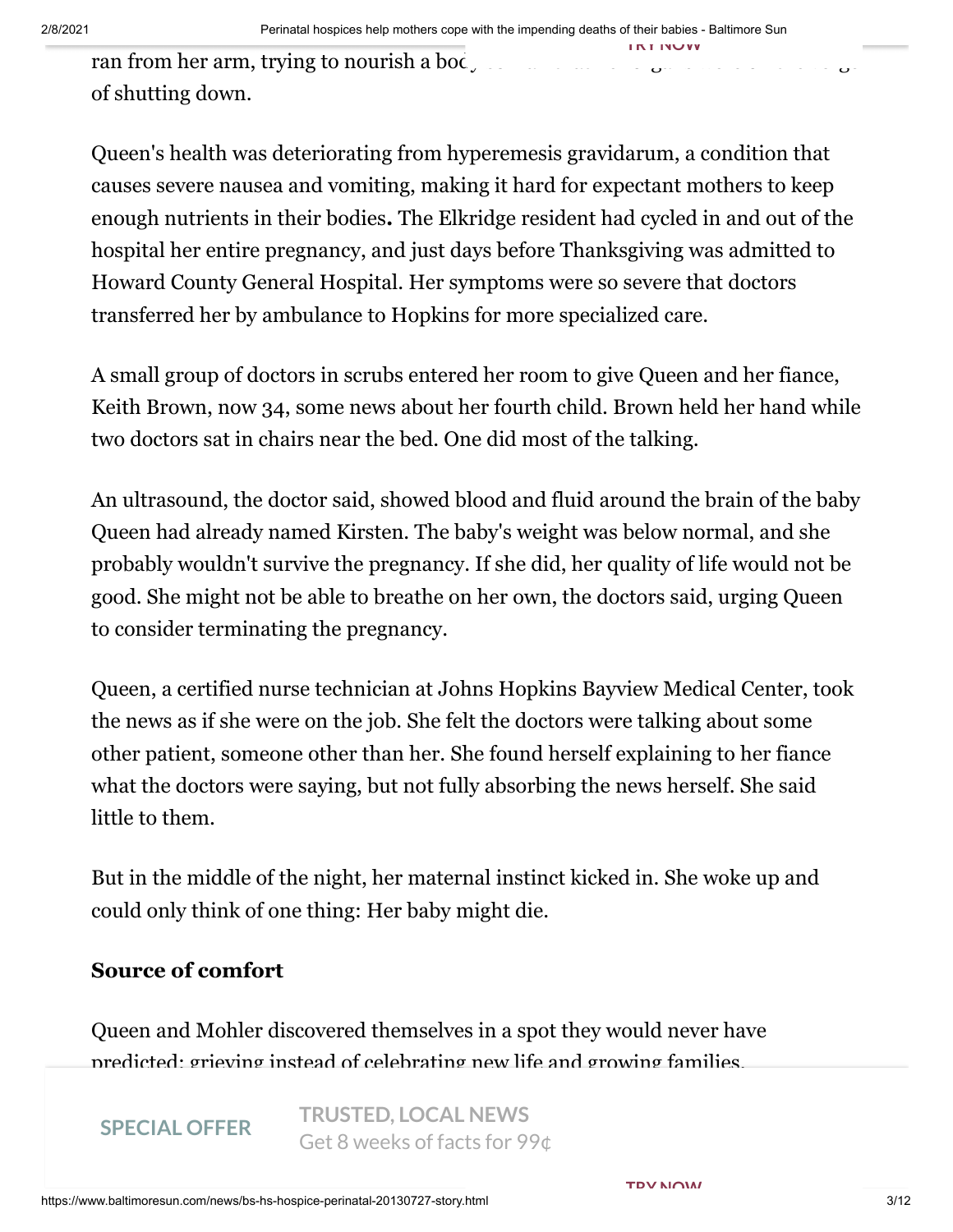Their predicaments would become the most trying they had ever confronted. Doctors encouraged Queen and Mohler to connect with a hospice program to handle the myriad of emotions.

Both women turned to Gilchrist Kids, a division of Towson-based Gilchrist Hospice Care, one of a handful of hospices in the area with a perinatal component. Through the program they were connected with social worker Briana Shirey who became lifeline and source of comfort through their pregnancies.

Queen, now 33, said her doctors focused on the possibility of terminating the pregnancy, and pushed palliative care for the baby to prepare her for death after she was born. But Queen did not want to think about that; she even ignored advice to contact Gilchrist.

"I was feeling my baby moving around in me," she recalled. "I had already seen the sonogram with her features. She had the nose of my son, the mouth of my daughter. In order for me to accept the possibility that my child wasn't going to be here anymore, I had to know I did everything I could to make sure the doctors did what they could to save her."

Still, Queen and her family were having a hard time with all that was happening.

Her fiance Keith had become withdrawn since the diagnosis. Extended family members didn't understand why Queen sometimes chose not to discuss what she was experiencing. They wanted to throw her a baby shower, but Queen didn't want one.

"If [Kirsten] didn't make it, I didn't want to be in a house with a bunch of baby clothes and baby furniture," she said.

And Queen suffered constant anguish thinking about the daughter she might never get to hold alive.

#### **SPECIAL OFFER**

One afternoon, she was sitting in her apartment television when the phone rang. **TRUSTED, LOCAL NEWS** SPECIAL UPPER Get 8 weeks of facts for 99¢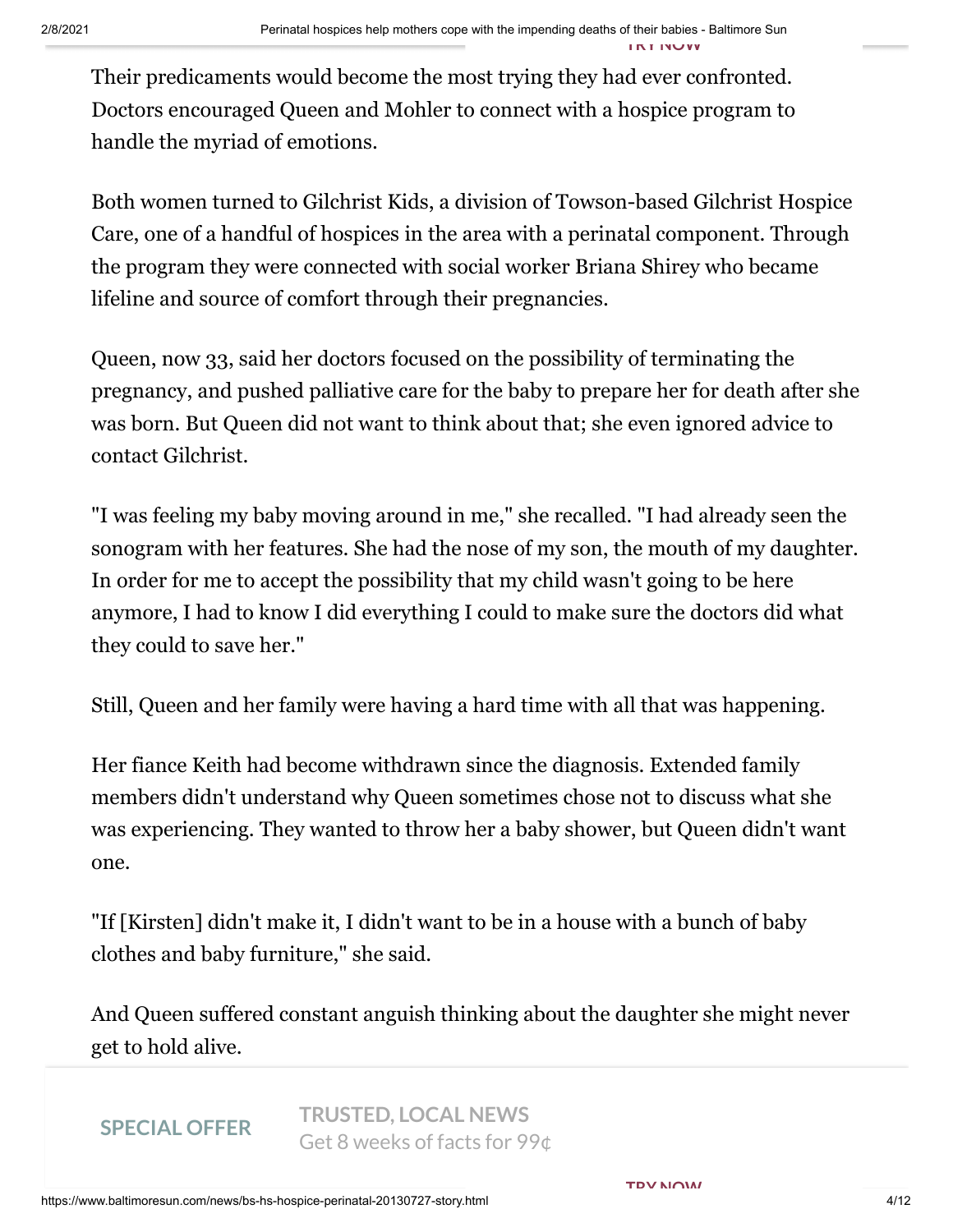The social worker asked some simple questions: How are you feeling? Is there anything bothering you? For Queen, talking about what was going on brought clarity to her situation and a sense of relief.

"She made it easier to concentrate," Queen said. "She made me realize that whatever happened, I could deal with it."

Shirey visited once a week, assuring Queen that it wasn't selfish to shut out relatives sometimes. Shirey said it was normal to want to be alone, to feel anxious and out of control. She also helped Queen's fiance open up so the couple could support each other.

As they met, Shirey got Queen to understand that she had to accept that her baby might not survive. She coaxed Queen into picking a funeral home — such details would be harder to deal with once the baby was born, Shirey said.

Most importantly, she helped Queen think through a birth plan — a key part of the grief process. Such plans outline how a mother envisions labor and delivery, and list what care the baby should receive after birth.

Queen's plan called for doctors to do "whatever was necessary" to keep Kirsten alive. She also wanted to bathe, dress and hold the baby right away — she knew Kirsten's life might be measured in minutes.

## **'That is your time'**

As the months of pregnancy passed, Shirey also worked with the Mohlers, encouraging them to bond with their child. Talk to the baby, she said. Rub Jenny's belly and interact with him anyway you can, she urged husband John.

"Your time is limited, so during pregnancy, that is your time," Mohler said. "That is your time to love the baby, to bond with the baby and parent while the baby is in the

#### **SPECIAL OFFER**

**TRUSTED, LOCAL NEWS** Get 8 weeks of facts for 99¢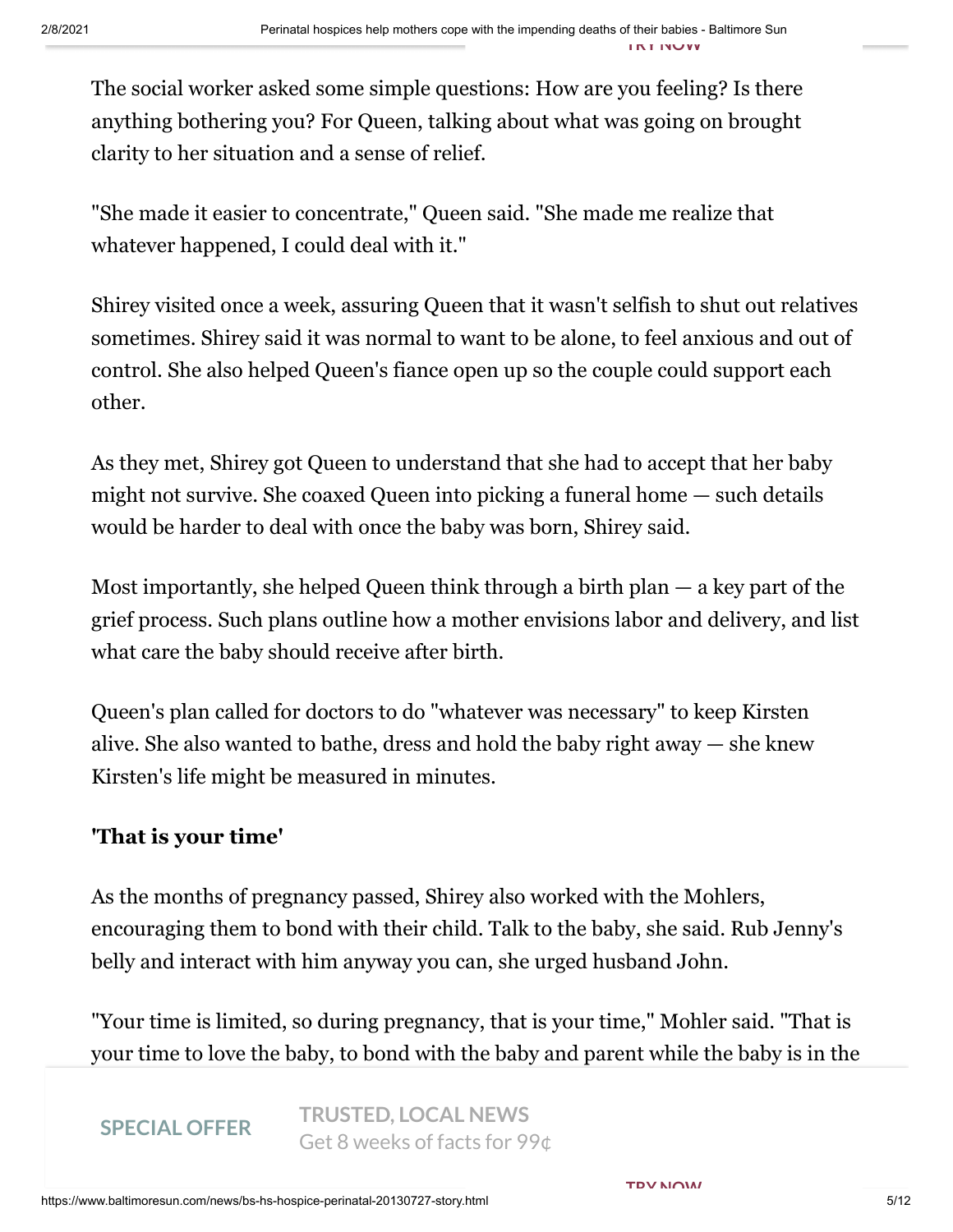Jenny, now 32, had no illusions about the chances of their baby's survival — the condition occurs in 1 in 20,000 to 50,000 newborns, and few survive**.** It was the first case Sorra had seen since she began practicing medicine in 1997. The Mohlers had to accept that they wouldn't have long with their baby.

The couple felt unconditional love for their unborn child, and drew strength from their Catholic faith during the pregnancy.

After finding out about their baby's illness, the Mohlers had taken the afternoon off from work and made the 15-minute drive to the Church of the Immaculate Conception in Towson. There they joined others in the adoration chapel, a small building connected to the main church where parishioners go throughout the day to pray.

They sought comfort from God in the modest room with a few rows of simple wood enchairs and stained-glass windows, praying for their unborn child and their family. Then they went to a park near their Catonsville home where they sat quietly, sometimes holding hands, sometimes crying. They worked through a range of emotions — fear, shock, sadness, grief — as they mustered the strength to break the news to their families.

"It was then that we most mourned the loss of our dreams for our son, it was then that it hit me," Jenny Mohler recalls.

Those moments were the hardest the couple, married since 2009 and together five years prior to that, had ever faced together.

The Mohlers hadn't planned on finding out the gender of the baby until it was born. After the diagnosis, they wanted to know. They named him Joseph Angelo Mohler — Angelo because Jenny felt she was carrying an angel in her womb.

They took him to concerts — the Allman Brothers at **Merriweather Post**

frequently sang to him, mostly "Silent Night" and other Christmas songs. Their **SPECIAL OFFER**  $\bigcup$ CLO WCCKS OF TACLS TO  $\bigcup$   $\bigcap$ **TRUSTED, LOCAL NEWS** Get 8 weeks of facts for 99¢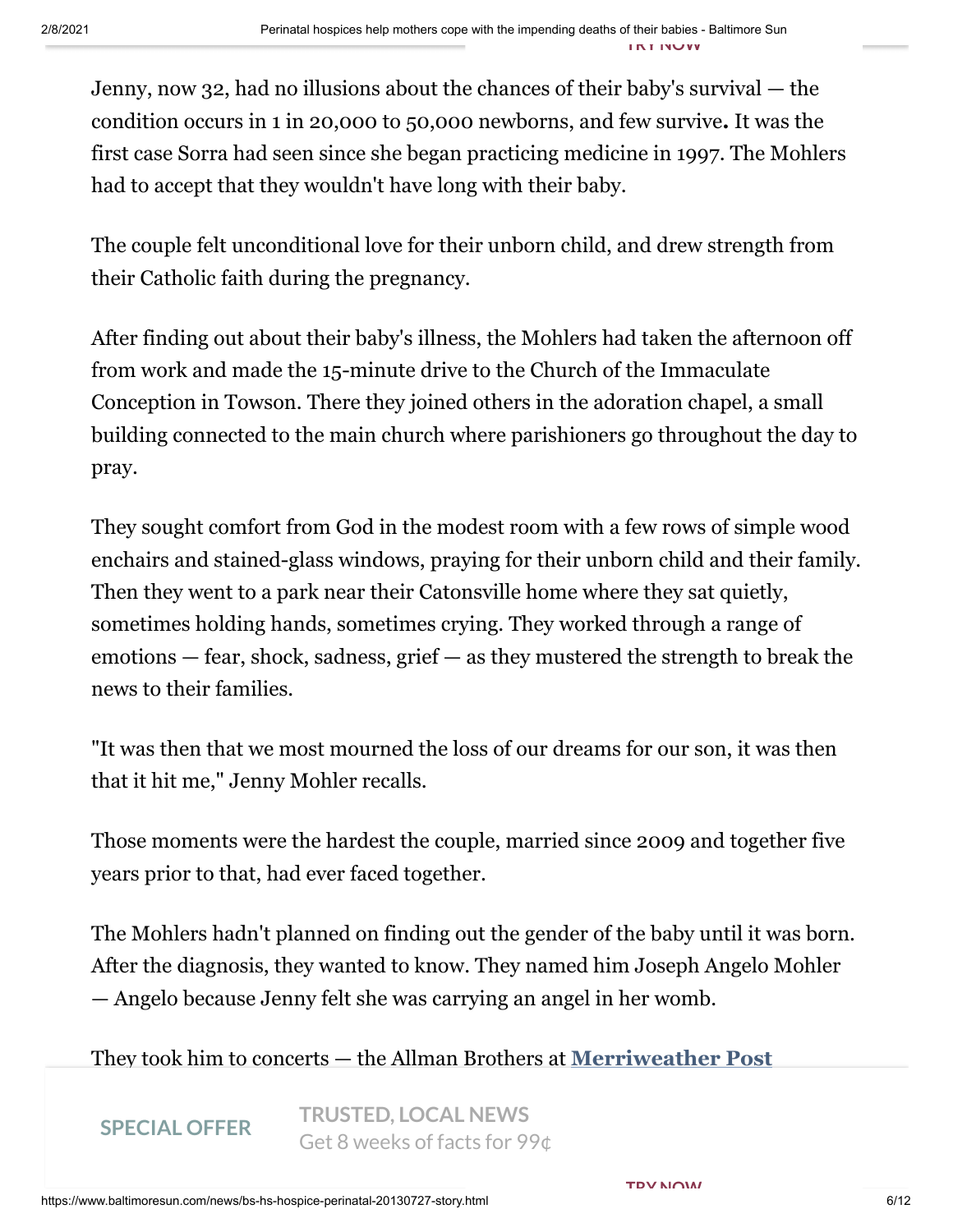**TRY NOW**

"It was hard to explain to her because she was so young," Jenny said. "We just told her that this was her little brother and he would soon be an angel."

# **'It's not about me'**

Creating these memories helps families better prepare for the death of a baby, says Shirey, who lives in Towson. When it actually happens, it does not come as a shock and they are less overwhelmed.

Shirey has been drawn to helping families cope with life's big moments ever since she was an undergraduate studying mental health, social work and psychology. People have always found her easy to talk to and trust, which has helped her in her career.

She has counseled children from abusive families and helped spouses navigate divorces. She thought the hospice job would be a new challenge as advances in prenatal testing put more parents in the position of grieving during pregnancy.

Dealing with death day after day is not an easy job, Shirey acknowledges. She tries not to think about her own family, including her two children. Instead, she focuses on how she can help someone else's family.

But she usually forms bonds with her patients, something that is almost inevitable when people let you into their lives at such a vulnerable time.

"I am not going to say that I don't cry and I don't get sad," she said. "But it's not about me. I can't be there for them if I am emotionally distraught."

Sometimes after a session, she'll sit in her car for a moment and simply take a deep breath.

# **Precious hour**

doctors needed to perform an emergency cesarean soon. Sorra started to worry the **SPECIAL OFFER TRUSTED, LOCAL NEWS** Get 8 weeks of facts for 99¢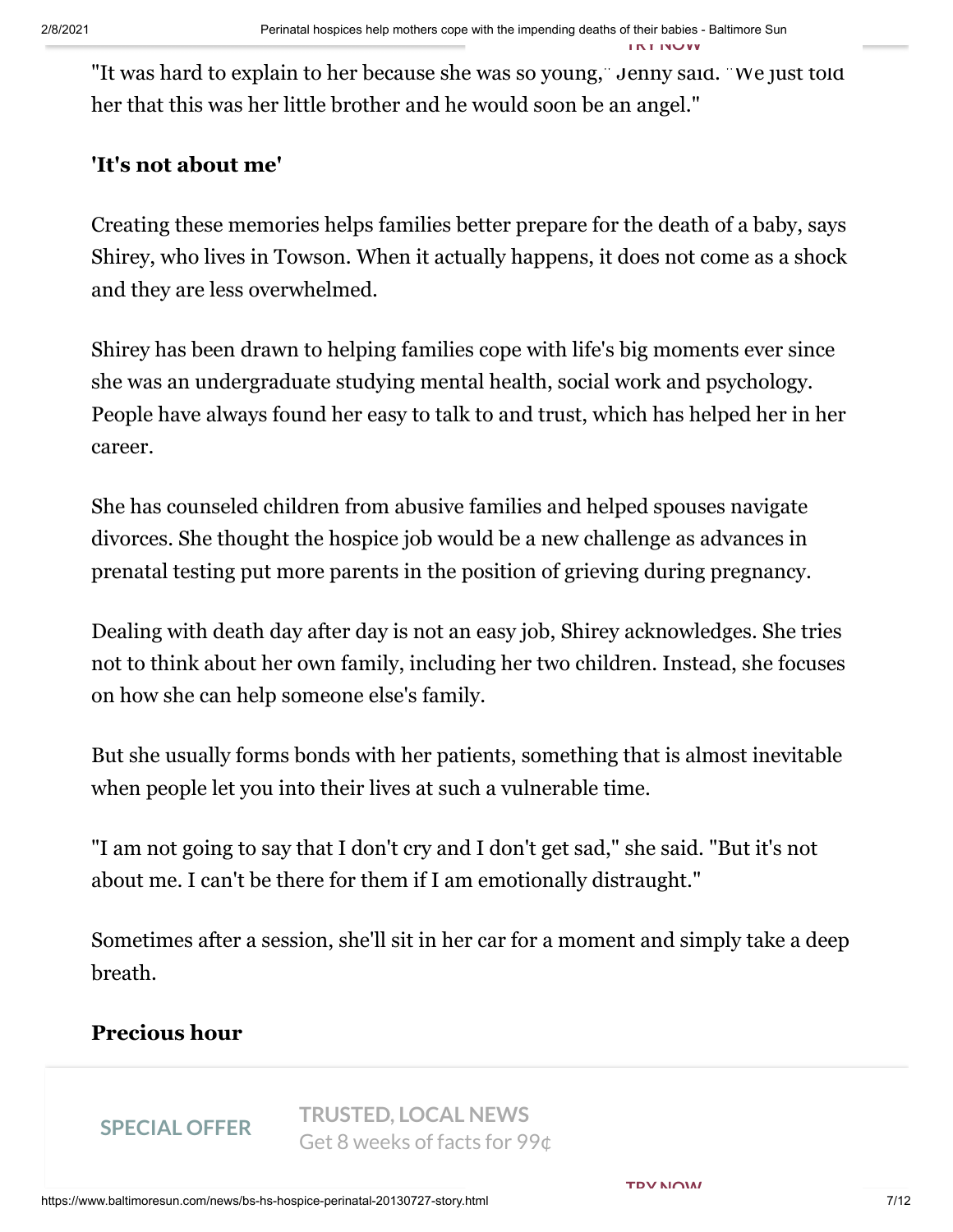baby would die in the womb, putting the sonograms throughout the pregnancy to monitor the baby's development. **TRY NOW**

Within seconds of delivery, Jenny and her husband were greeted by a sound they weren't sure they would ever hear from Joseph. He cried. Their son was alive.

Dr. Sorra felt a sense of relief. She went into the waiting room to deliver the news to the Mohlers' parents.

"Congratulations," she said. "Everything went well. You have a grandson."

John, the father, swaddled Joseph and nuzzled him. He held him up so Jenny could see her son as doctors sutured the incision from her C-section. He then brought him over for Jenny to kiss on the cheek. The parents remember their baby gazing at them almost knowingly.

The Mohlers took their son to another room, where their parents, young Abby, Shirey and other relatives and friends waited. Photos were taken as everyone in the room bonded with the baby. They made molds of his tiny feet and hands.

Their actions stirred the emotions of the medical staff, Sorra said.

"It was extremely moving," Sorra said. "There was so much joy and tragedy at the same time."

Soon, the baby's breaths became further and further apart. He became still, as if he was sleeping. A doctor came in to say Joseph had died.

Joseph lived one precious hour, which the Mohlers say they will remember forever.

"It was very peaceful," Jenny Mohler said. "We didn't even realize he had passed."

Joseph was buried Dec. 22 in a baptism gown made from a recycled wedding dress

SI LUITE O **SPECIAL OFFER**

father was able to carry it in his arms down the aisle of St. Mark Church in **TRUSTED, LOCAL NEWS** Get 8 weeks of facts for 99¢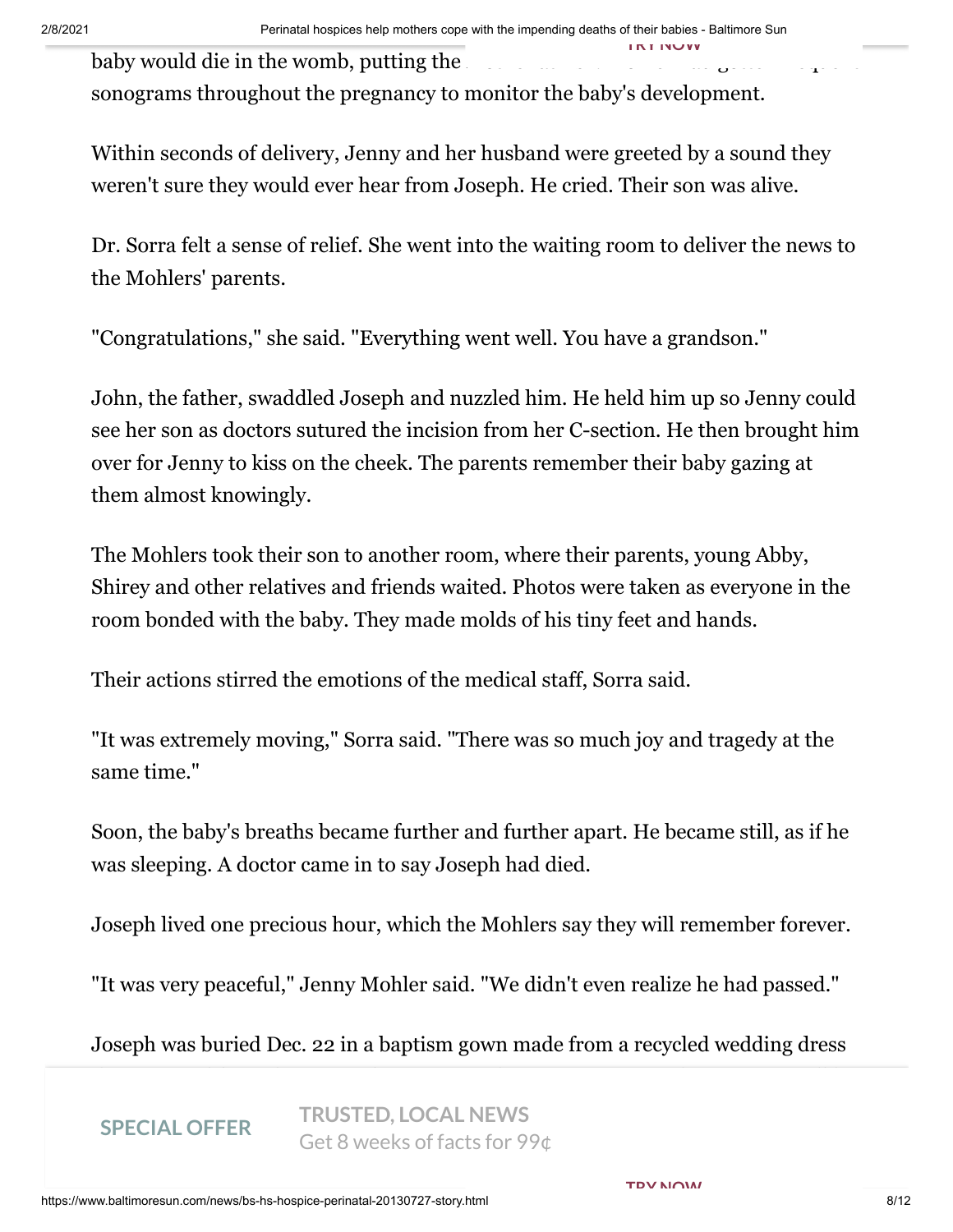The Mohlers say that while they grieved for their son, they had accepted his death. The hospice program helped prepare them for what was to come and create good memories.

"I know most people would expect us to say the most difficult day was the day of his death, but to be honest, it wasn't at all," Jenny Mohler said. "December 13th was an amazingly grace-filled and peaceful day full of love. Because we had good care and we were prepared, the hour we spent with our son was truly one of the most beautiful and meaningful of my life."

## **'Best sound ever'**

As Queen's pregnancy progressed, her baby began to defy the doctor's dire diagnosis. The bleeding in Kirsten's brain stopped and the swelling went down.

She went into labor at 37 weeks on Jan. 13. Doctors at Hopkins were prepared for the worst, stationing equipment nearby to help resuscitate Kirsten if that were needed.

"None of us knew if the baby was going to breathe at birth," recalls Dr. Renee Boss, a neonatologist. "None of us knew if the baby would have a normal heart rate. We were prepared to do whatever we needed to do for the baby if it came to that."

After three days of labor Queen delivered Kirsten, who weighed 5 pounds 9 ounces and had a healthy heartbeat. She looked like her father but had Queen's nose.

"She's breathing," fiance Keith bellowed upon hearing his baby girl's cries. "She's breathing."

Queen felt an overwhelming sense of happiness and relief.

"She came out crying," she recalls. "It was the best sound ever."

**SPECIAL OFFER**

EVEN AFFER TRUSTED, LOCAL NEWS  $\frac{1}{2}$  Get 8 weeks of facts for 99 $\phi$